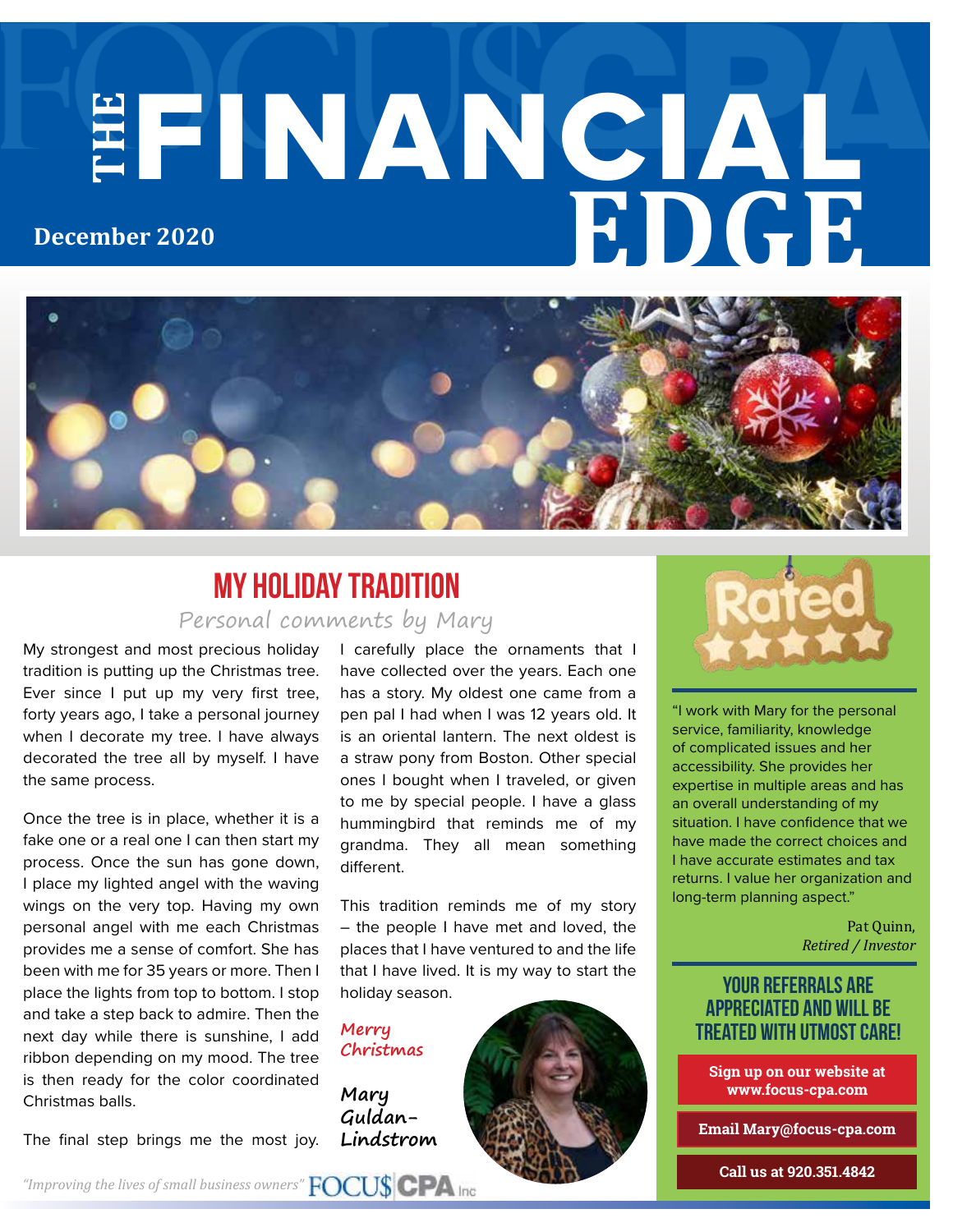# FOCU\$CPA Inc



# the book review

**TITLE:** Who Not How **AUTHOR:** Benjamin Hardy & Dan Sullivan **TOPIC:** Self-Improvement **EASY TO READ:** \$\$\$\$\$ (5 out of 5 dollars)

**APPLICABLE TO SMALL BUSINESS:** \$\$\$\$\$ (5 out of 5 dollars)

**Summary:** The book presents a formula to achieve huge goals, beyond your imagination, through teamwork. They presented many stories of how others have used this philosophy to achieve success quickly.

**My recommendation:** Ben and Dan presented a great argument of how the "do it yourself" philosophy limits the results. Great examples of how to utilize networking and getting into the right network to achieve your goals. I enjoyed the stories and needed the reminder of working with others. I grew up as a do it yourself if

Pages: 209 | Published: 2020





# **TAKING BUSINESS VEHICLE DEDUCTIONS**

**By Mary Guldan-Lindstrom CPA**

You jump in the car and drop off a customer's purchase. Did you record the mileage? When you use a car or truck for business it creates a tax deduction. However, calculating the business expense for the use of a vehicle can be complicated. Here are some basic guidelines...

- There are two methods to calculate your vehicle deductions:
	- Mileage rate IRS sets the rate at least once a year. For 2020 it is 57.5 cents per mile.
	- Actual method You keep track of the actual expenses to operate your vehicle.
- Only the business portion is deductible. For actual expenses the business portion is based on the business mileage compared to the total annual mileage.
- Once you choose a method for a vehicle you stay with it until you dispose of it.
- You cannot depreciate a vehicle unless you use it more than 50% for business. There are different depreciation rules for different type of vehicles such as luxury vehicles, leased vehicles and vehicles over 6000 pounds.
- Keep good records. Note mileage, location and business reason. This is a red flag for the IRS. In an audit it is not unusual for them to deny this expense due to inadequate records.

If you are self-employed you can reimburse yourself the mileage rate for each business mileage. If you are an employee, your employer determines the rate in which you may be reimbursed. If your employer provides you a company vehicle, the personal use is added to your wages.

The IRS also wants to know total annual mileage, along with business and personal mileage. They ask if your documentation is written, if an owner is using the vehicle and if another vehicle is available to them. This is a high audit risk area.

Contact our office if you have questions regarding your business vehicle use situation to determine if you are getting maximum tax benefit and keeping the right documentation.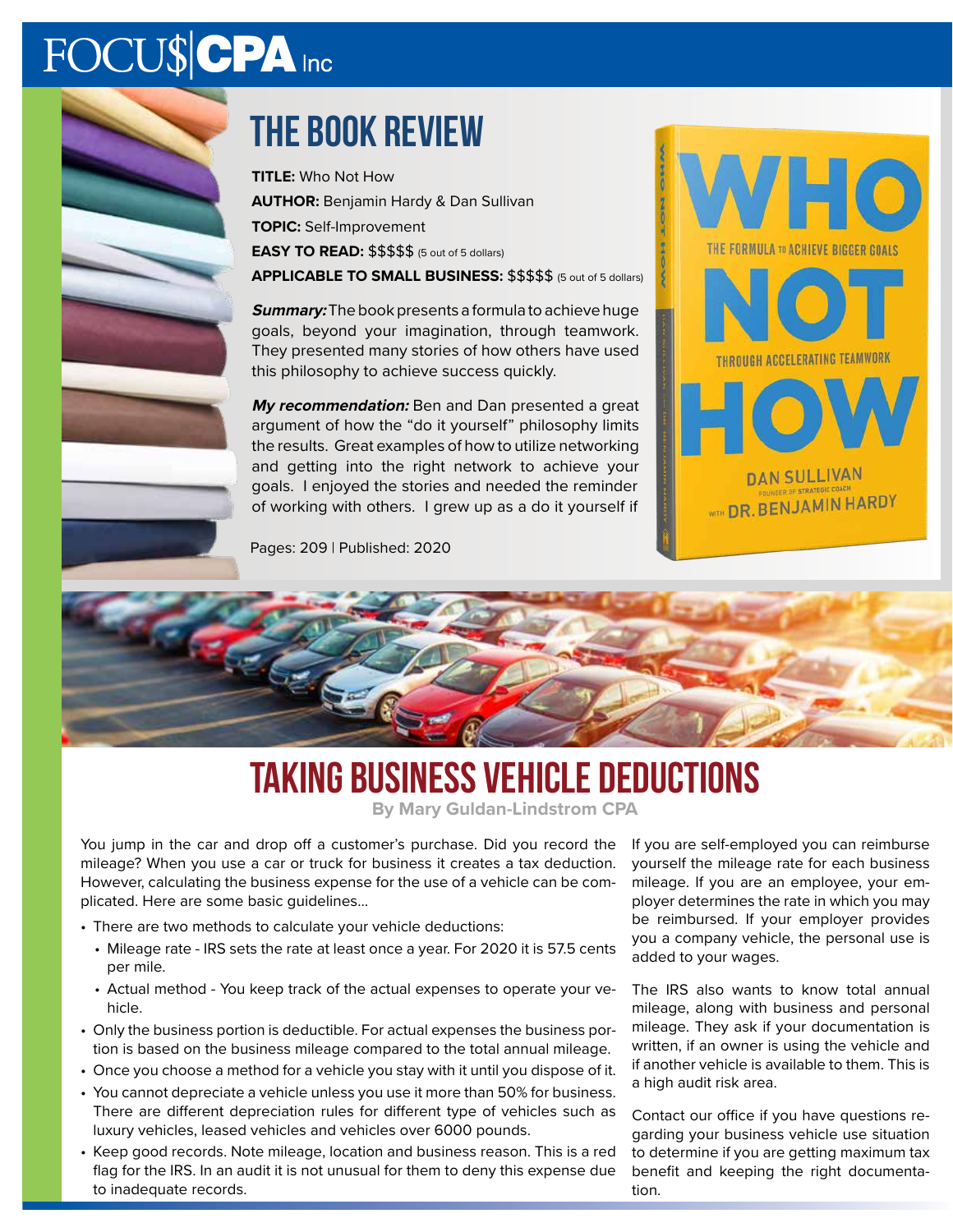#### **December 2020 | The Financial Edge**



### **Getting Back in Charge By Mary Guldan-Lindstrom CPA**

The panic and fear of COVID-19 made my life very chaotic this year. I was challenged adapting to the many changes during tax season, February through April. My thought process was that I could not take any more change that I usually dealt with. Later I did realize that I did take the change and rolled with it, with more resistance that I cared for. I am so very thankful that this year over. However, I refuse to let that chaos reign in the upcoming year. Recently I took some time to review the mental tools that I have to get back in charge of my life. Here are the steps that I will be taking:

**IDENTIFY WHAT I AM IN CONTROL OF**  $$$  **I am in control of my attitude, my time, my actions and** my reactions. I need to remember that. Each morning I will set my attitude for the day. I will make a list of what I want to accomplish that day. I promise to refer to it throughout the day. At the end of the day, I will mentally review my day and see how well I did. I plan to use my annual, monthly, weekly and daily planner more than I have. I will also be asking those around me to use some of these tools, since I am relying on them to help accomplish my goals.

**MAKE CONSCIOUS DECISIONS** <sup>\$§</sup> When I am not looking someone steals my time and energy. So before answering a question, looking at an email, answering a phone call - I will stop and ask myself if this is the best thing for me to do. Then determine the best answer for me. I will also structure my time and my surroundings each day for my success.

**TAKE CARE OF MYSELF** I started exercising daily this year. I will continue to do so. I will also take more time to stop and listen to my body; sleep when I am tired, eat when I am hungry and crawl under a blanket in my favorite chair next to my husband when I need to relax and recharge. I will evaluate daily with my planner as to how well I kept this promise.

**CELEBRATE!**  $\textcircled{F}$  **I will measure and note the small accomplishments. I have a tendency to focus on** what I haven't accomplished. It leaves me feeling inadequate and not capable. Daily I write down 3 things I am excited for. I also write down the 3 best things that happened or were completed that day. Those habits change my attitude to the positive.

**ROLL WITH THE PUNCHES**  $\frac{20}{3}$  I like consistency. I have lived in the same house for the last 30 years. Being a mom to my boys taught me to not fight change and roll with the punches. I will check with my patience level 3 times a day during my workweek. If my patience is low and my frustration is high, I am fighting change. Time to stop and restart.

**BE ME <sup>黎</sup> I don't need to follow the crowd. I don't need to watch and believe the news. I am allowed** to follow my heart.

> I am planning for a wonderful year in my business and in my personal life in 2021! I wish you one too!

#### **Special Offer**



Would you like a free Kringle from Uncle Mike's Bakery Shoppe? Just encourage a small business owner to set up a free discovery meeting with Mary at Focus CPA Inc. and we will send you a gift card for a free award winning and mouthwatering Kringle of your choice.

920-351-4842 jodi@focus-cpa.com

*"Improving the lives of small business owners"*